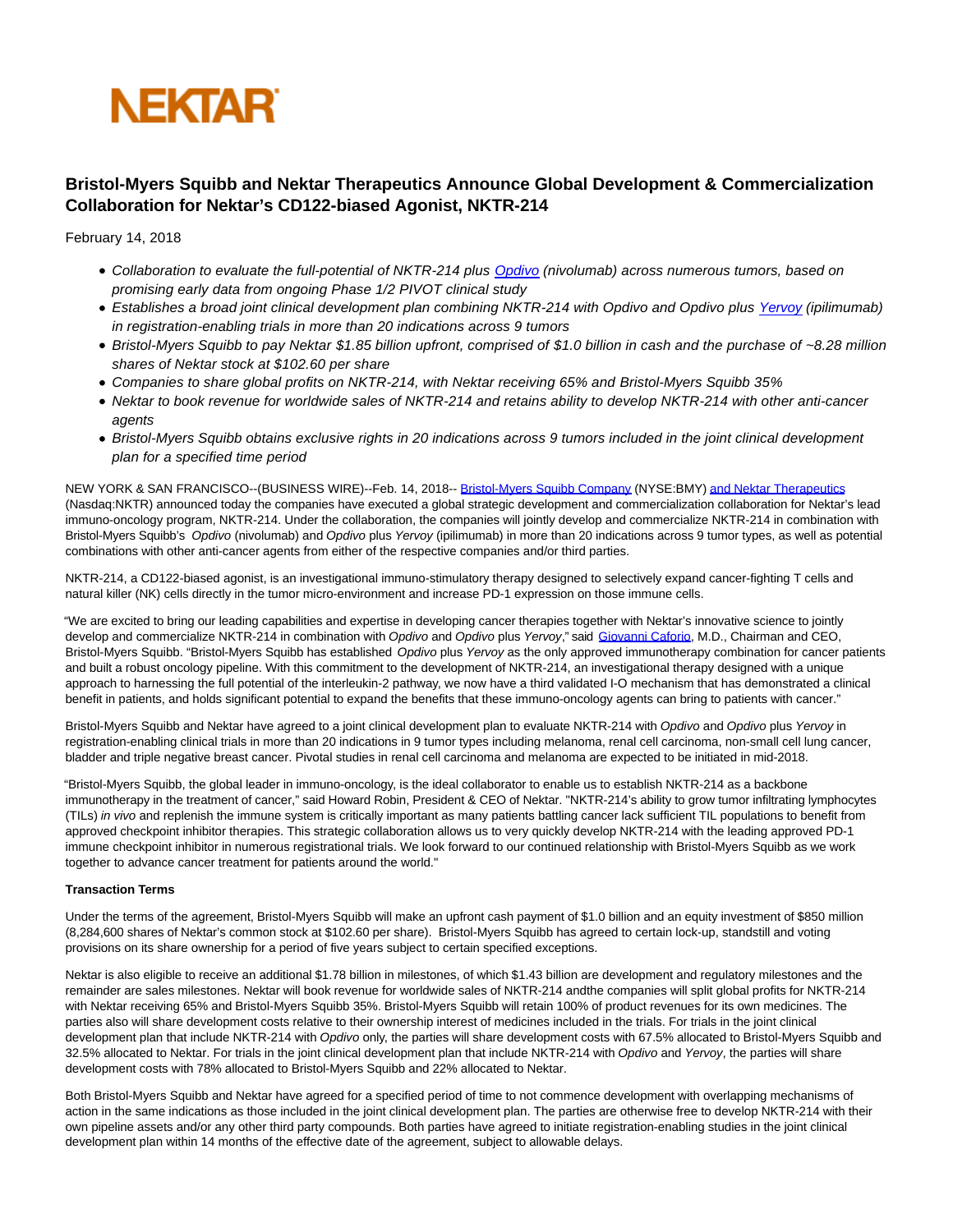Both parties will jointly commercialize NKTR-214 on a global basis. Bristol-Myers Squibb will lead global commercialization activities for NKTR-214 combinations with Bristol-Myers Squibb medicines and Nektar will co-commercialize such combinations in the US, major EU markets and Japan. Nektar will lead global commercialization activities for NKTR-214 combinations with either Nektar medicines and/or other third-party medicines.

For Bristol-Myers Squibb, the transactions are expected to be dilutive in 2018 and 2019 to the company's non-GAAP EPS by \$0.02 and \$0.10, respectively. Nektar and Bristol-Myers Squibb currently expect to complete the transaction during the second quarter of 2018, subject to the expiration or termination of applicable waiting periods under all applicable US antitrust laws and the satisfaction of other usual and customary closing conditions. Further details of the agreement can be found in Nektar's Form 8-K filed today with the Securities and Exchange Commission. Sidley Austin LLP is acting as legal counsel to Nektar for the strategic collaboration agreement and equity investment.

Nektar and Bristol-Myers Squibb entered into a clinical collaboration in September of 2016 to evaluate the potential for the combination of Opdivo and NKTR-214 to show improved and sustained efficacy and tolerability above the current standard of care. The Phase 1/2 PIVOT clinical study is ongoing in over 350 patients with melanoma, kidney, non-small cell lung cancer, bladder, and triple-negative breast cancers.

## **Nektar Conference Call with Analysts & Investors**

Nektar will host a conference call and webcast presentation today, February 14, 2018 at 8:00 a.m. Eastern Time to discuss the transaction. The call can be accessed by dialing (877) 881-2183 (U.S.) or (970) 315-0453 (international), and entering passcode 2289559. To access the live webcast, or the subsequent archived recording, visit the Investor Events section of the Nektar website at [http://ir.nektar.com/events-and-presentations/events.](http://cts.businesswire.com/ct/CT?id=smartlink&url=http%3A%2F%2Fir.nektar.com%2Fevents-and-presentations%2Fevents&esheet=51758466&newsitemid=20180214005660&lan=en-US&anchor=http%3A%2F%2Fir.nektar.com%2Fevents-and-presentations%2Fevents&index=6&md5=65d53d90b6aebd7e8b3d0b132a71e220) The webcast will be available for replay on Nektar's website for two weeks following the call.

## **About NKTR-214**

NKTR-214 is an experimental therapy designed to stimulate cancer-killing immune cells in the body by targeting CD122 specific receptors found on the surface of these immune cells, known as CD8+ effector T cells and Natural Killer (NK) cells. Growing these tumor-infiltrating lymphocytes (TILs) in vivo and replenishing the immune system is critically important as many patients battling cancer lack sufficient TIL populations to benefit from approved checkpoint inhibitor therapies. In preclinical studies, treatment with NKTR-214 resulted in a rapid expansion of these cells and mobilization into the tumor micro-environment.<sup>1,2</sup> NKTR-214 has an antibody-like dosing regimen similar to the existing checkpoint inhibitor class of approved medicines.

## **Bristol-Myers Squibb & Immuno-Oncology: Advancing Oncology Research**

At Bristol-Myers Squibb, patients are at the center of everything we do. Our vision for the future of cancer care is focused on researching and developing transformational Immuno-Oncology (I-O) medicines for hard-to-treat cancers that could potentially improve outcomes for these patients.

We are leading the scientific understanding of I-O through our extensive portfolio of investigational compounds and approved agents. Our differentiated clinical development program is studying broad patient populations across more than 50 types of cancers with 14 clinical-stage molecules designed to target different immune system pathways. Our deep expertise and innovative clinical trial designs position us to advance I-O/I-O, I-O/chemotherapy, I-O/targeted therapies and I-O radiation therapies across multiple tumors and potentially deliver the next wave of therapies with a sense of urgency. We also continue to pioneer research that will help facilitate a deeper understanding of the role of immune biomarkers and how patients' tumor biology can be used as a guide for treatment decisions throughout their journey.

We understand making the promise of I-O a reality for the many patients who may benefit from these therapies requires not only innovation on our part but also close collaboration with leading experts in the field. Our partnerships with academia, government, advocacy and biotech companies support our collective goal of providing new treatment options to advance the standards of clinical practice.

## **About Opdivo**

Opdivo is a programmed death-1 (PD-1) immune checkpoint inhibitor that is designed to uniquely harness the body's own immune system to help restore anti-tumor immune response. By harnessing the body's own immune system to fight cancer, Opdivo has become an important treatment option across multiple cancers.

Opdivo's leading global development program is based on Bristol-Myers Squibb's scientific expertise in the field of Immuno-Oncology and includes a broad range of clinical trials across all phases, including Phase 3, in a variety of tumor types. To date, the Opdivo clinical development program has enrolled more than 25,000 patients. The Opdivo trials have contributed to gaining a deeper understanding of the potential role of biomarkers in patient care, particularly regarding how patients may benefit from Opdivo across the continuum of PD-L1 expression.

In July 2014, Opdivo was the first PD-1 immune checkpoint inhibitor to receive regulatory approval anywhere in the world. Opdivo is currently approved in more than 60 countries, including the United States, the European Union and Japan. In October 2015, the company's Opdivo and Yervoy combination regimen was the first Immuno-Oncology combination to receive regulatory approval for the treatment of metastatic melanoma and is currently approved in more than 50 countries, including the United States and the European Union.

## **About Yervoy**

Yervoy is a recombinant, human monoclonal antibody that binds to the cytotoxic T-lymphocyte-associated antigen-4 (CTLA-4). CTLA-4 is a negative regulator of T-cell activity. Yervoy binds to CTLA-4 and blocks the interaction of CTLA-4 with its ligands, CD80/CD86. Blockade of CTLA-4 has been shown to augment T-cell activation and proliferation, including the activation and proliferation of tumor infiltrating T-effector cells. Inhibition of CTLA-4 signaling can also reduce T-regulatory cell function, which may contribute to a general increase in T-cell responsiveness, including the anti-tumor immune response. On March 25, 2011, the U.S. Food and Drug Administration (FDA) approved Yervoy 3 mg/kg monotherapy for patients with unresectable or metastatic melanoma. Yervoy is approved for unresectable or metastatic melanoma in more than 50 countries. There is a broad, ongoing development program in place for Yervoy spanning multiple tumor types.

## **U.S. FDA-APPROVED INDICATIONS FOR OPDIVO ®**

 $OPDIVO<sup>®</sup>$  (nivolumab) as a single agent is indicated for the treatment of patients with BRAF V600 mutation-positive unresectable or metastatic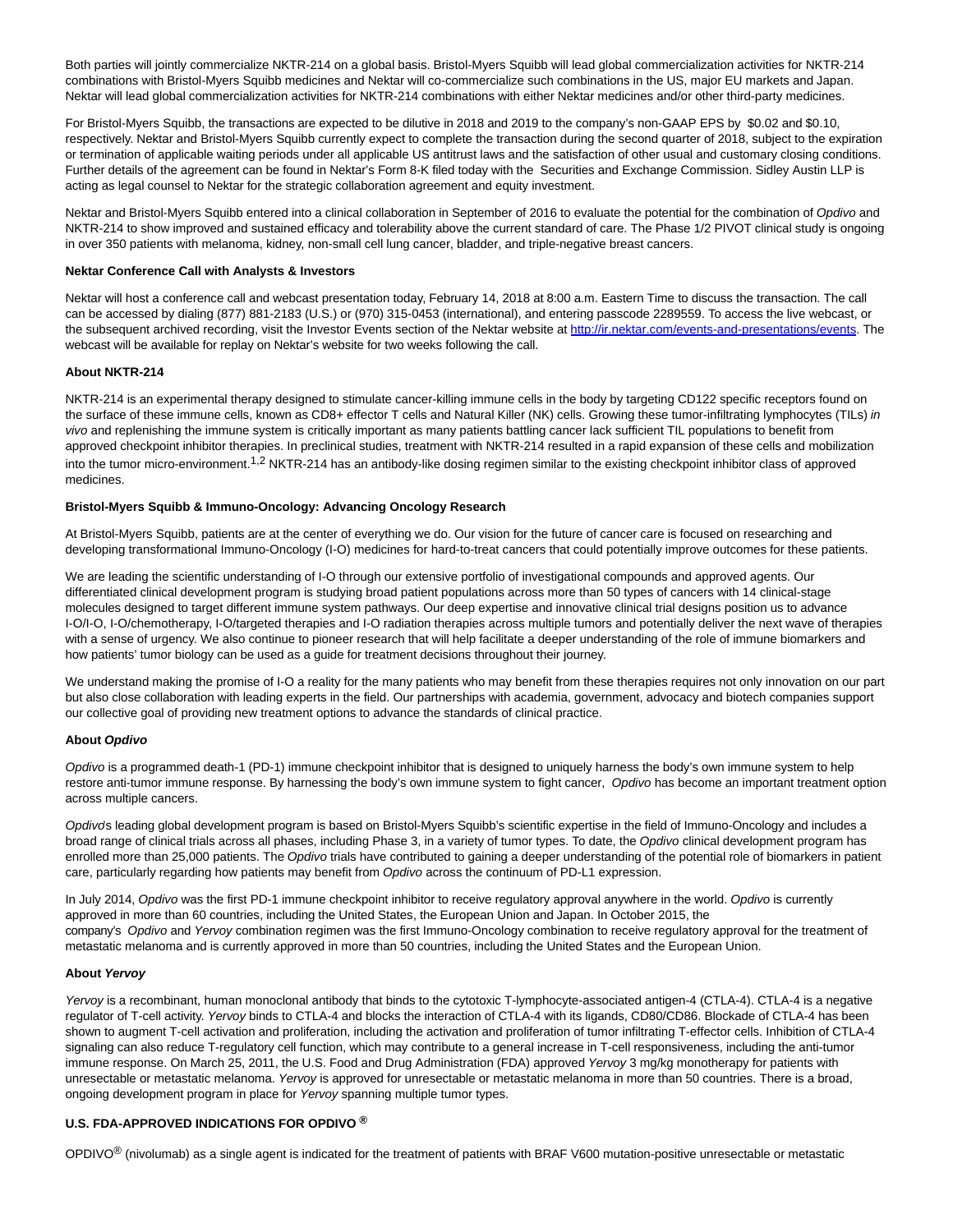melanoma. This indication is approved under accelerated approval based on progression-free survival. Continued approval for this indication may be contingent upon verification and description of clinical benefit in the confirmatory trials.

OPDIVO<sup>®</sup> (nivolumab) as a single agent is indicated for the treatment of patients with BRAF V600 wild-type unresectable or metastatic melanoma.

OPDIVO<sup>®</sup> (nivolumab), in combination with YERVOY<sup>®</sup> (ipilimumab), is indicated for the treatment of patients with unresectable or metastatic melanoma. This indication is approved under accelerated approval based on progression-free survival. Continued approval for this indication may be contingent upon verification and description of clinical benefit in the confirmatory trials.

OPDIVO<sup>®</sup> (nivolumab) is indicated for the treatment of patients with metastatic non-small cell lung cancer (NSCLC) with progression on or after platinum-based chemotherapy. Patients with EGFR or ALK genomic tumor aberrations should have disease progression on FDA-approved therapy for these aberrations prior to receiving OPDIVO.

OPDIVO<sup>®</sup> (nivolumab) is indicated for the treatment of patients with advanced renal cell carcinoma (RCC) who have received prior anti-angiogenic therapy.

OPDIVO<sup>®</sup> (nivolumab) is indicated for the treatment of adult patients with classical Hodgkin lymphoma (cHL) that has relapsed or progressed after autologous hematopoietic stem cell transplantation (HSCT) and brentuximab vedotin or after 3 or more lines of systemic therapy that includes autologous HSCT. This indication is approved under accelerated approval based on overall response rate. Continued approval for this indication may be contingent upon verification and description of clinical benefit in confirmatory trials.

OPDIVO<sup>®</sup> (nivolumab) is indicated for the treatment of patients with recurrent or metastatic squamous cell carcinoma of the head and neck (SCCHN) with disease progression on or after platinum-based therapy.

OPDIVO<sup>®</sup> (nivolumab) is indicated for the treatment of patients with locally advanced or metastatic urothelial carcinoma who have disease progression during or following platinum-containing chemotherapy or have disease progression within 12 months of neoadjuvant or adjuvant treatment with platinum-containing chemotherapy. This indication is approved under accelerated approval based on tumor response rate and duration of response. Continued approval for this indication may be contingent upon verification and description of clinical benefit in confirmatory trials.

OPDIVO<sup>®</sup> (nivolumab) is indicated for the treatment of adult and pediatric (12 years and older) patients with microsatellite instability high (MSI-H) or mismatch repair deficient (dMMR) metastatic colorectal cancer (CRC) that has progressed following treatment with a fluoropyrimidine, oxaliplatin, and irinotecan. This indication is approved under accelerated approval based on overall response rate and duration of response. Continued approval for this indication may be contingent upon verification and description of clinical benefit in confirmatory trials.

 $OPDIVO<sup>®</sup>$  (nivolumab) is indicated for the treatment of patients with hepatocellular carcinoma (HCC) who have been previously treated with sorafenib. This indication is approved under accelerated approval based on tumor response rate and durability of response. Continued approval for this indication may be contingent upon verification and description of clinical benefit in the confirmatory trials.

OPDIVO<sup>®</sup> (nivolumab) is indicated for the adjuvant treatment of patients with melanoma with involvement of lymph nodes or metastatic disease who have undergone complete resection.

## **IMPORTANT SAFETY INFORMATION**

## **WARNING: IMMUNE-MEDIATED ADVERSE REACTIONS**

**YERVOY can result in severe and fatal immune-mediated adverse reactions. These immune-mediated reactions may involve any organ system; however, the most common severe immune-mediated adverse reactions are enterocolitis, hepatitis, dermatitis (including toxic epidermal necrolysis), neuropathy, and endocrinopathy. The majority of these immune-mediated reactions initially manifested during treatment; however, a minority occurred weeks to months after discontinuation of YERVOY.**

**Assess patients for signs and symptoms of enterocolitis, dermatitis, neuropathy, and endocrinopathy and evaluate clinical chemistries including liver function tests (LFTs), adrenocorticotropic hormone (ACTH) level, and thyroid function tests at baseline and before each dose.**

**Permanently discontinue YERVOY and initiate systemic high-dose corticosteroid therapy for severe immune-mediated reactions.**

## **Immune-Mediated Pneumonitis**

OPDIVO can cause immune-mediated pneumonitis. Fatal cases have been reported. Monitor patients for signs with radiographic imaging and for symptoms of pneumonitis. Administer corticosteroids for Grade 2 or more severe pneumonitis. Permanently discontinue for Grade 3 or 4 and withhold until resolution for Grade 2. In patients receiving OPDIVO monotherapy, fatal cases of immune-mediated pneumonitis have occurred. Immunemediated pneumonitis occurred in 3.1% (61/1994) of patients. In patients receiving OPDIVO with YERVOY, immune-mediated pneumonitis occurred in 6% (25/407) of patients.

In Checkmate 205 and 039, pneumonitis, including interstitial lung disease, occurred in 6.0% (16/266) of patients receiving OPDIVO. Immunemediated pneumonitis occurred in 4.9% (13/266) of patients receiving OPDIVO: Grade 3 (n=1) and Grade 2 (n=12).

## **Immune-Mediated Colitis**

OPDIVO can cause immune-mediated colitis. Monitor patients for signs and symptoms of colitis. Administer corticosteroids for Grade 2 (of more than 5 days duration), 3, or 4 colitis. Withhold OPDIVO monotherapy for Grade 2 or 3 and permanently discontinue for Grade 4 or recurrent colitis upon re-initiation of OPDIVO. When administered with YERVOY, withhold OPDIVO and YERVOY for Grade 2 and permanently discontinue for Grade 3 or 4 or recurrent colitis. In patients receiving OPDIVO monotherapy, immune-mediated colitis occurred in 2.9% (58/1994) of patients. In patients receiving OPDIVO with YERVOY, immune-mediated colitis occurred in 26% (107/407) of patients including three fatal cases.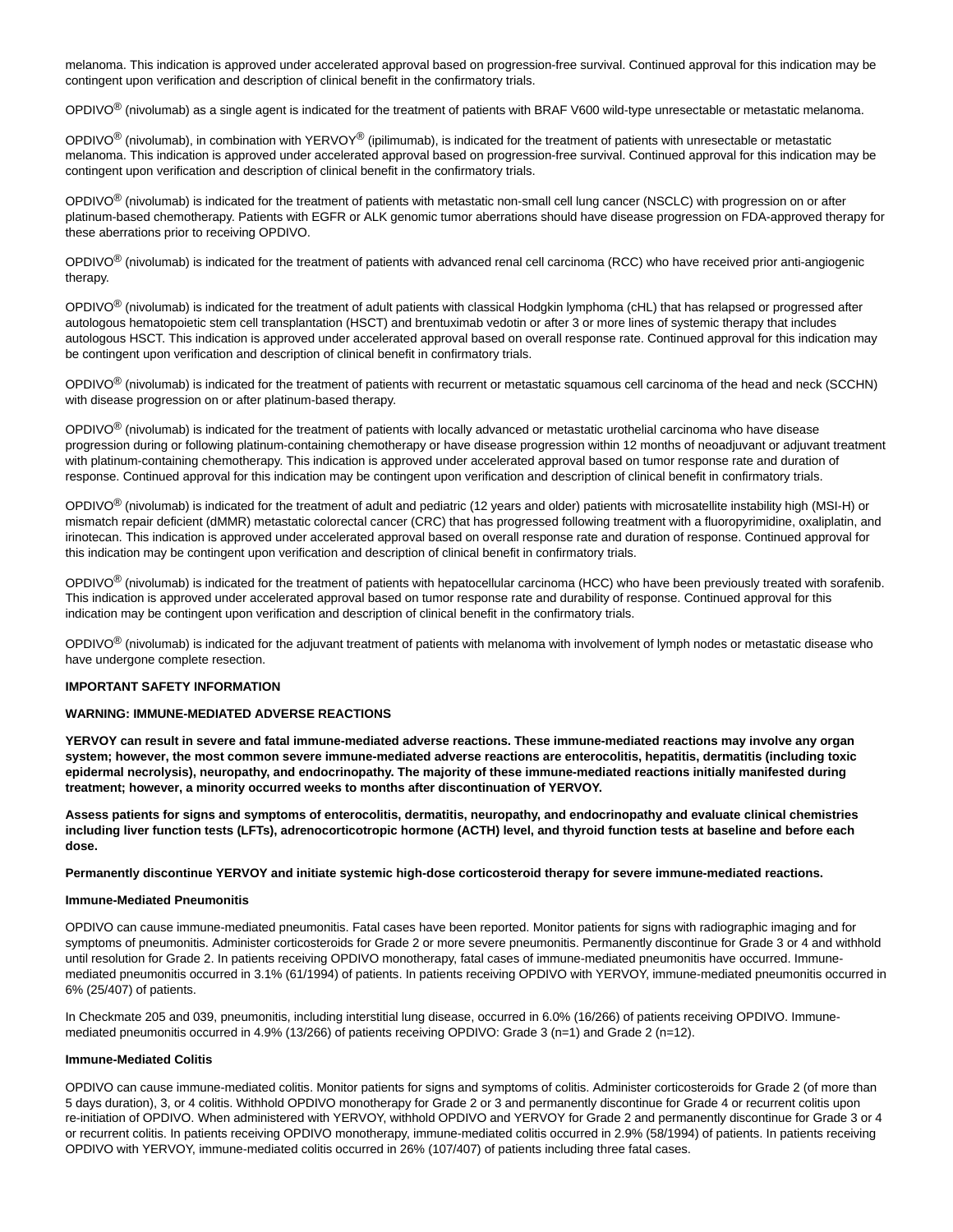In a separate Phase 3 study of YERVOY 3 mg/kg, severe, life-threatening, or fatal (diarrhea of ≥7 stools above baseline, fever, ileus, peritoneal signs; Grade 3-5) immune-mediated enterocolitis occurred in 34 (7%) patients. Across all YERVOY-treated patients in that study (n=511), 5 (1%) developed intestinal perforation, 4 (0.8%) died as a result of complications, and 26 (5%) were hospitalized for severe enterocolitis.

## **Immune-Mediated Hepatitis**

OPDIVO can cause immune-mediated hepatitis. Monitor patients for abnormal liver tests prior to and periodically during treatment. Administer corticosteroids for Grade 2 or greater transaminase elevations. For patients without HCC, withhold OPDIVO for Grade 2 and permanently discontinue OPDIVO for Grade 3 or 4. For patients with HCC, withhold OPDIVO and administer corticosteroids if AST/ALT is within normal limits at baseline and increases to >3 and up to 5 times the upper limit of normal (ULN), if AST/ALT is >1 and up to 3 times ULN at baseline and increases to >5 and up to 10 times the ULN, and if AST/ALT is >3 and up to 5 times ULN at baseline and increases to >8 and up to 10 times the ULN. Permanently discontinue OPDIVO and administer corticosteroids if AST or ALT increases to >10 times the ULN or total bilirubin increases >3 times the ULN. In patients receiving OPDIVO monotherapy, immune-mediated hepatitis occurred in 1.8% (35/1994) of patients. In patients receiving OPDIVO with YERVOY, immune-mediated hepatitis occurred in 13% (51/407) of patients.

In Checkmate 040, immune-mediated hepatitis requiring systemic corticosteroids occurred in 5% (8/154) of patients receiving OPDIVO.

In a separate Phase 3 study of YERVOY 3 mg/kg, severe, life-threatening, or fatal hepatotoxicity (AST or ALT elevations >5x the ULN or total bilirubin elevations >3x the ULN; Grade 3-5) occurred in 8 (2%) patients, with fatal hepatic failure in 0.2% and hospitalization in 0.4%.

## **Immune-Mediated Neuropathies**

In a separate Phase 3 study of YERVOY 3 mg/kg, 1 case of fatal Guillain-Barré syndrome and 1 case of severe (Grade 3) peripheral motor neuropathy were reported.

## **Immune-Mediated Endocrinopathies**

OPDIVO can cause immune-mediated hypophysitis, immune-mediated adrenal insufficiency, autoimmune thyroid disorders, and Type 1 diabetes mellitus. Monitor patients for signs and symptoms of hypophysitis, signs and symptoms of adrenal insufficiency, thyroid function prior to and periodically during treatment, and hyperglycemia. Administer hormone replacement as clinically indicated and corticosteroids for Grade 2 or greater hypophysitis. Withhold for Grade 2 or 3 and permanently discontinue for Grade 4 hypophysitis. Administer corticosteroids for Grade 3 or 4 adrenal insufficiency. Withhold for Grade 2 and permanently discontinue for Grade 3 or 4 adrenal insufficiency. Administer hormone-replacement therapy for hypothyroidism. Initiate medical management for control of hyperthyroidism. Withhold OPDIVO for Grade 3 and permanently discontinue for Grade 4 hyperglycemia.

In patients receiving OPDIVO monotherapy, hypophysitis occurred in 0.6% (12/1994) of patients. In patients receiving OPDIVO with YERVOY, hypophysitis occurred in 9% (36/407) of patients. In patients receiving OPDIVO monotherapy, adrenal insufficiency occurred in 1% (20/1994) of patients. In patients receiving OPDIVO with YERVOY, adrenal insufficiency occurred in 5% (21/407) of patients. In patients receiving OPDIVO monotherapy, hypothyroidism or thyroiditis resulting in hypothyroidism occurred in 9% (171/1994) of patients. Hyperthyroidism occurred in 2.7% (54/1994) of patients receiving OPDIVO monotherapy. In patients receiving OPDIVO with YERVOY, hypothyroidism or thyroiditis resulting in hypothyroidism occurred in 22% (89/407) of patients. Hyperthyroidism occurred in 8% (34/407) of patients receiving OPDIVO with YERVOY. In patients receiving OPDIVO monotherapy, diabetes occurred in 0.9% (17/1994) of patients. In patients receiving OPDIVO with YERVOY, diabetes occurred in 1.5% (6/407) of patients.

In a separate Phase 3 study of YERVOY 3 mg/kg, severe to life-threatening immune-mediated endocrinopathies (requiring hospitalization, urgent medical intervention, or interfering with activities of daily living; Grade 3-4) occurred in 9 (1.8%) patients. All 9 patients had hypopituitarism, and some had additional concomitant endocrinopathies such as adrenal insufficiency, hypogonadism, and hypothyroidism. 6 of the 9 patients were hospitalized for severe endocrinopathies.

## **Immune-Mediated Nephritis and Renal Dysfunction**

OPDIVO can cause immune-mediated nephritis. Monitor patients for elevated serum creatinine prior to and periodically during treatment. Administer corticosteroids for Grades 2-4 increased serum creatinine. Withhold OPDIVO for Grade 2 or 3 and permanently discontinue for Grade 4 increased serum creatinine. In patients receiving OPDIVO monotherapy, immune-mediated nephritis and renal dysfunction occurred in 1.2% (23/1994) of patients. In patients receiving OPDIVO with YERVOY, immune-mediated nephritis and renal dysfunction occurred in 2.2% (9/407) of patients.

## **Immune-Mediated Skin Adverse Reactions and Dermatitis**

OPDIVO can cause immune-mediated rash, including Stevens-Johnson syndrome (SJS) and toxic epidermal necrolysis (TEN), some cases with fatal outcome. Administer corticosteroids for Grade 3 or 4 rash. Withhold for Grade 3 and permanently discontinue for Grade 4 rash. For symptoms or signs of SJS or TEN, withhold OPDIVO and refer the patient for specialized care for assessment and treatment; if confirmed, permanently discontinue. In patients receiving OPDIVO monotherapy, immune-mediated rash occurred in 9% (171/1994) of patients. In patients receiving OPDIVO with YERVOY, immune-mediated rash occurred in 22.6% (92/407) of patients.

In a separate Phase 3 study of YERVOY 3 mg/kg, severe, life-threatening, or fatal immune-mediated dermatitis (eg, Stevens-Johnson syndrome, toxic epidermal necrolysis, or rash complicated by full thickness dermal ulceration, or necrotic, bullous, or hemorrhagic manifestations; Grade 3-5) occurred in 13 (2.5%) patients. 1 (0.2%) patient died as a result of toxic epidermal necrolysis. 1 additional patient required hospitalization for severe dermatitis.

# **Immune-Mediated Encephalitis**

OPDIVO can cause immune-mediated encephalitis. Evaluation of patients with neurologic symptoms may include, but not be limited to, consultation with a neurologist, brain MRI, and lumbar puncture. Withhold OPDIVO in patients with new-onset moderate to severe neurologic signs or symptoms and evaluate to rule out other causes. If other etiologies are ruled out, administer corticosteroids and permanently discontinue OPDIVO for immunemediated encephalitis. In patients receiving OPDIVO monotherapy, encephalitis occurred in 0.2% (3/1994) of patients. Fatal limbic encephalitis occurred in one patient after 7.2 months of exposure despite discontinuation of OPDIVO and administration of corticosteroids. Encephalitis occurred in one patient receiving OPDIVO with YERVOY (0.2%) after 1.7 months of exposure.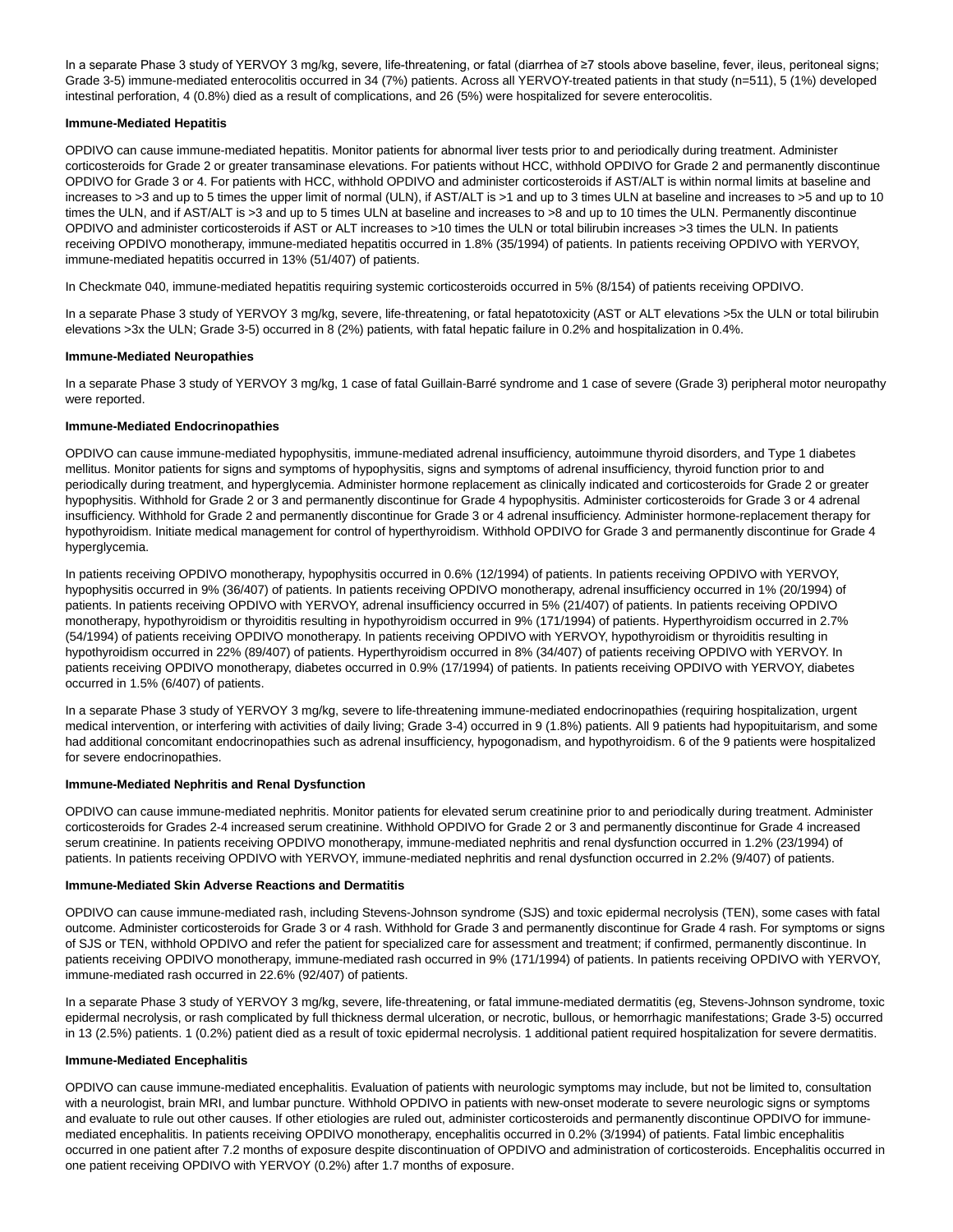## **Other Immune-Mediated Adverse Reactions**

Based on the severity of the adverse reaction, permanently discontinue or withhold OPDIVO, administer high-dose corticosteroids, and, if appropriate, initiate hormone-replacement therapy. Across clinical trials of OPDIVO monotherapy or in combination with YERVOY, the following clinically significant immune-mediated adverse reactions, some with fatal outcome, occurred in <1.0% of patients receiving OPDIVO: myocarditis, rhabdomyolysis, myositis, uveitis, iritis, pancreatitis, facial and abducens nerve paresis, demyelination, polymyalgia rheumatica, autoimmune neuropathy, Guillain-Barré syndrome, hypopituitarism, systemic inflammatory response syndrome, gastritis, duodenitis, sarcoidosis, histiocytic necrotizing lymphadenitis (Kikuchi lymphadenitis), motor dysfunction, vasculitis, and myasthenic syndrome.

## **Infusion Reactions**

OPDIVO can cause severe infusion reactions, which have been reported in <1.0% of patients in clinical trials. Discontinue OPDIVO in patients with Grade 3 or 4 infusion reactions. Interrupt or slow the rate of infusion in patients with Grade 1 or 2. In patients receiving OPDIVO monotherapy, infusionrelated reactions occurred in 6.4% (127/1994) of patients. In patients receiving OPDIVO with YERVOY, infusion-related reactions occurred in 2.5% (10/407) of patients.

# **Complications of Allogeneic HSCT after OPDIVO**

Complications, including fatal events, occurred in patients who received allogeneic HSCT after OPDIVO. Outcomes were evaluated in 17 patients from Checkmate 205 and 039, who underwent allogeneic HSCT after discontinuing OPDIVO (15 with reduced-intensity conditioning, 2 with myeloablative conditioning). Thirty-five percent (6/17) of patients died from complications of allogeneic HSCT after OPDIVO. Five deaths occurred in the setting of severe or refractory GVHD. Grade 3 or higher acute GVHD was reported in 29% (5/17) of patients. Hyperacute GVHD was reported in 20% (n=2) of patients. A steroid-requiring febrile syndrome, without an identified infectious cause, was reported in 35% (n=6) of patients. Two cases of encephalitis were reported: Grade 3 (n=1) lymphocytic encephalitis without an identified infectious cause, and Grade 3 (n=1) suspected viral encephalitis. Hepatic veno-occlusive disease (VOD) occurred in one patient, who received reduced-intensity conditioned allogeneic HSCT and died of GVHD and multi-organ failure. Other cases of hepatic VOD after reduced-intensity conditioned allogeneic HSCT have also been reported in patients with lymphoma who received a PD-1 receptor blocking antibody before transplantation. Cases of fatal hyperacute GVHD have also been reported. These complications may occur despite intervening therapy between PD-1 blockade and allogeneic HSCT.

Follow patients closely for early evidence of transplant-related complications such as hyperacute GVHD, severe (Grade 3 to 4) acute GVHD, steroidrequiring febrile syndrome, hepatic VOD, and other immune-mediated adverse reactions, and intervene promptly.

## **Embryo-Fetal Toxicity**

Based on their mechanisms of action, OPDIVO and YERVOY can cause fetal harm when administered to a pregnant woman. Advise pregnant women of the potential risk to a fetus. Advise females of reproductive potential to use effective contraception during treatment with an OPDIVO- or YERVOYcontaining regimen and for at least 5 months after the last dose of OPDIVO.

## **Lactation**

It is not known whether OPDIVO or YERVOY is present in human milk. Because many drugs, including antibodies, are excreted in human milk and because of the potential for serious adverse reactions in nursing infants from an OPDIVO-containing regimen, advise women to discontinue breastfeeding during treatment. Advise women to discontinue nursing during treatment with YERVOY and for 3 months following the final dose.

## **Serious Adverse Reactions**

In Checkmate 037, serious adverse reactions occurred in 41% of patients receiving OPDIVO (n=268). Grade 3 and 4 adverse reactions occurred in 42% of patients receiving OPDIVO. The most frequent Grade 3 and 4 adverse drug reactions reported in 2% to <5% of patients receiving OPDIVO were abdominal pain, hyponatremia, increased aspartate aminotransferase, and increased lipase. In Checkmate 066, serious adverse reactions occurred in 36% of patients receiving OPDIVO (n=206). Grade 3 and 4 adverse reactions occurred in 41% of patients receiving OPDIVO. The most frequent Grade 3 and 4 adverse reactions reported in ≥2% of patients receiving OPDIVO were gamma-glutamyltransferase increase (3.9%) and diarrhea (3.4%). In Checkmate 067, serious adverse reactions (73% and 37%), adverse reactions leading to permanent discontinuation (43% and 14%) or to dosing delays (55% and 28%), and Grade 3 or 4 adverse reactions (72% and 44%) all occurred more frequently in the OPDIVO plus YERVOY arm (n=313) relative to the OPDIVO arm (n=313). The most frequent (≥10%) serious adverse reactions in the OPDIVO plus YERVOY arm and the OPDIVO arm, respectively, were diarrhea (13% and 2.6%), colitis (10% and 1.6%), and pyrexia (10% and 0.6%). In Checkmate 017 and 057, serious adverse reactions occurred in 46% of patients receiving OPDIVO (n=418). The most frequent serious adverse reactions reported in at least 2% of patients receiving OPDIVO were pneumonia, pulmonary embolism, dyspnea, pyrexia, pleural effusion, pneumonitis, and respiratory failure. In Checkmate 025, serious adverse reactions occurred in 47% of patients receiving OPDIVO (n=406). The most frequent serious adverse reactions reported in ≥2% of patients were acute kidney injury, pleural effusion, pneumonia, diarrhea, and hypercalcemia. In Checkmate 205 and 039, adverse reactions leading to discontinuation occurred in 7% and dose delays due to adverse reactions occurred in 34% of patients (n=266). Serious adverse reactions occurred in 26% of patients. The most frequent serious adverse reactions reported in ≥1% of patients were pneumonia, infusion-related reaction, pyrexia, colitis or diarrhea, pleural effusion, pneumonitis, and rash. Eleven patients died from causes other than disease progression: 3 from adverse reactions within 30 days of the last OPDIVO dose, 2 from infection 8 to 9 months after completing OPDIVO, and 6 from complications of allogeneic HSCT. In Checkmate 141, serious adverse reactions occurred in 49% of patients receiving OPDIVO (n=236). The most frequent serious adverse reactions reported in at least 2% of patients receiving OPDIVO were pneumonia, dyspnea, respiratory failure, respiratory tract infection, and sepsis. In Checkmate 275, serious adverse reactions occurred in 54% of patients receiving OPDIVO (n=270). The most frequent serious adverse reactions reported in at least 2% of patients receiving OPDIVO were urinary tract infection, sepsis, diarrhea, small intestine obstruction, and general physical health deterioration. In Checkmate 040, serious adverse reactions occurred in 49% of patients (n=154). The most frequent serious adverse reactions reported in at least 2% of patients were pyrexia, ascites, back pain, general physical health deterioration, abdominal pain, and pneumonia. In Checkmate 238, Grade 3 or 4 adverse reactions occurred in 25% of OPDIVO-treated patients (n=452). The most frequent Grade 3 and 4 adverse reactions reported in at least 2% of OPDIVO-treated patients were diarrhea and increased lipase and amylase. Serious adverse reactions occurred in 18% of OPDIVO-treated patients.

## **Common Adverse Reactions**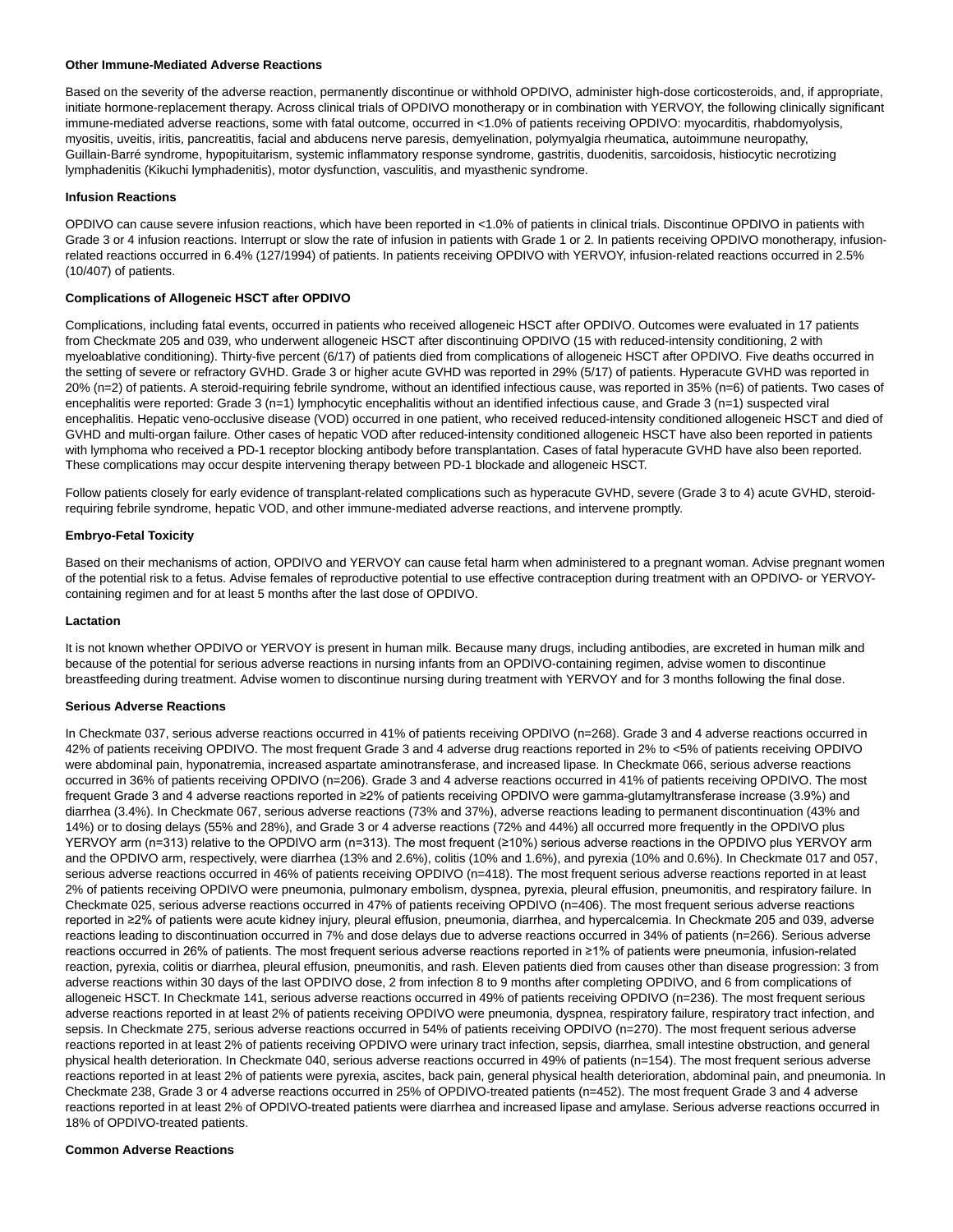In Checkmate 037, the most common adverse reaction (≥20%) reported with OPDIVO (n=268) was rash (21%). In Checkmate 066, the most common adverse reactions (≥20%) reported with OPDIVO (n=206) vs dacarbazine (n=205) were fatigue (49% vs 39%), musculoskeletal pain (32% vs 25%), rash (28% vs 12%), and pruritus (23% vs 12%). In Checkmate 067, the most common (≥20%) adverse reactions in the OPDIVO plus YERVOY arm (n=313) were fatigue (59%), rash (53%), diarrhea (52%), nausea (40%), pyrexia (37%), vomiting (28%), and dyspnea (20%). The most common (≥20%) adverse reactions in the OPDIVO (n=313) arm were fatigue (53%), rash (40%), diarrhea (31%), and nausea (28%). In Checkmate 017 and 057, the most common adverse reactions (≥20%) in patients receiving OPDIVO (n=418) were fatigue, musculoskeletal pain, cough, dyspnea, and decreased appetite. In Checkmate 025, the most common adverse reactions (≥20%) reported in patients receiving OPDIVO (n=406) vs everolimus (n=397) were asthenic conditions (56% vs 57%), cough (34% vs 38%), nausea (28% vs 29%), rash (28% vs 36%), dyspnea (27% vs 31%), diarrhea (25% vs 32%), constipation (23% vs 18%), decreased appetite (23% vs 30%), back pain (21% vs 16%), and arthralgia (20% vs 14%). In Checkmate 205 and 039, the most common adverse reactions (≥20%) reported in patients receiving OPDIVO (n=266) were upper respiratory tract infection (44%), fatigue (39%), cough (36%), diarrhea (33%), pyrexia (29%), musculoskeletal pain (26%), rash (24%), nausea (20%) and pruritus (20%). In Checkmate 141, the most common adverse reactions (≥10%) in patients receiving OPDIVO (n=236) were cough and dyspnea at a higher incidence than investigator's choice. In Checkmate 275, the most common adverse reactions (≥ 20%) reported in patients receiving OPDIVO (n=270) were fatigue (46%), musculoskeletal pain (30%), nausea (22%), and decreased appetite (22%). In Checkmate 040, the most common adverse reactions (≥20%) in patients receiving OPDIVO (n=154) were fatigue (38%), musculoskeletal pain (36%), abdominal pain (34%), pruritus (27%), diarrhea (27%), rash (26%), cough (23%), and decreased appetite (22%). In Checkmate 238, the most common adverse reactions (≥20%) reported in OPDIVO-treated patients (n=452) vs ipilimumab-treated patients (n=453) were fatigue (57% vs 55%), diarrhea (37% vs 55%), rash (35% vs 47%), musculoskeletal pain (32% vs 27%), pruritus (28% vs 37%), headache (23% vs 31%), nausea (23% vs 28%), upper respiratory infection (22% vs 15%), and abdominal pain (21% vs 23%). The most common immune-mediated adverse reactions were rash (16%), diarrhea/colitis (6%), and hepatitis (3%). The most common adverse reactions (≥20%) in patients who received OPDIVO as a single agent were fatigue, rash, musculoskeletal pain, pruritus, diarrhea, nausea, asthenia, cough, dyspnea, constipation, decreased appetite, back pain, arthralgia, upper respiratory tract infection, pyrexia, headache, and abdominal pain.

In a separate Phase 3 study of YERVOY 3 mg/kg, the most common adverse reactions (≥5%) in patients who received YERVOY at 3 mg/kg were fatigue (41%), diarrhea (32%), pruritus (31%), rash (29%), and colitis (8%).

## **Checkmate Trials and Patient Populations**

**Checkmate 067** – advanced melanoma alone or in combination with YERVOY; **Checkmate 037 and 066** – advanced melanoma; **Checkmate 017** – squamous non-small cell lung cancer (NSCLC); **Checkmate 057** – non-squamous NSCLC; **Checkmate 025** – renal cell carcinoma; **Checkmate 205/039** – classical Hodgkin lymphoma; **Checkmate 141** – squamous cell carcinoma of the head and neck; **Checkmate 275** – urothelial carcinoma; **Checkmate 040** – hepatocellular carcinoma; **CheckMate 238** – adjuvant treatment of melanoma.

Please see U.S. Full Prescribing Information fo[r OPDIVO a](http://cts.businesswire.com/ct/CT?id=smartlink&url=http%3A%2F%2Fpackageinserts.bms.com%2Fpi%2Fpi_opdivo.pdf&esheet=51758466&newsitemid=20180214005660&lan=en-US&anchor=OPDIVO&index=7&md5=c123b36929535911d6b2d9d0b25f4bc0)nd [YERVOY,](http://cts.businesswire.com/ct/CT?id=smartlink&url=http%3A%2F%2Fpackageinserts.bms.com%2Fpi%2Fpi_yervoy.pdf&esheet=51758466&newsitemid=20180214005660&lan=en-US&anchor=YERVOY&index=8&md5=a7390fcc350ae479cd6d637daf9b333a) including **Boxed WARNING regarding immune-mediated adverse reactions for YERVOY.**

## **About the Bristol-Myers Squibb and Ono Pharmaceutical Co., Ltd. Collaboration**

In 2011, through a collaboration agreement with Ono Pharmaceutical Co., Ltd. (Ono), Bristol-Myers Squibb expanded its territorial rights to develop and commercialize Opdivo globally except in Japan, South Korea and Taiwan, where Ono had retained all rights to the compound at the time. On July 23, 2014, Bristol-Myers Squibb and Ono further expanded the companies' strategic collaboration agreement to jointly develop and commercialize multiple immunotherapies – as single agents and combination regimens – for patients with cancer in Japan, South Korea and Taiwan.

## **About Bristol-Myers Squibb**

Bristol-Myers Squibb is a global biopharmaceutical company whose mission is to discover, develop and deliver innovative medicines that help patients prevail over serious diseases. For more information about Bristol-Myers Squibb, visit us at **BMS.com** or follow us on [LinkedIn,](http://cts.businesswire.com/ct/CT?id=smartlink&url=https%3A%2F%2Fwww.linkedin.com%2Fcompany%2Fbristol-myers-squibb&esheet=51758466&newsitemid=20180214005660&lan=en-US&anchor=LinkedIn&index=10&md5=ec540d5a7129c9d866c5499f629164da) [Twitter,](http://cts.businesswire.com/ct/CT?id=smartlink&url=https%3A%2F%2Ftwitter.com%2Fbmsnews&esheet=51758466&newsitemid=20180214005660&lan=en-US&anchor=Twitter&index=11&md5=bdca1a005f635fdb77e868980e16cda7) [YouTube a](http://cts.businesswire.com/ct/CT?id=smartlink&url=https%3A%2F%2Fwww.youtube.com%2Fbristolmyerssquibb&esheet=51758466&newsitemid=20180214005660&lan=en-US&anchor=YouTube&index=12&md5=65c052712dbd813db663d386a086f9a8)nd **Facebook**.

## **Bristol-Myers Squibb Forward-Looking Statement**

This press release contains "forward-looking statements" as that term is defined in the Private Securities Litigation Reform Act of 1995 regarding the research, development and commercialization of pharmaceutical products. Such forward-looking statements are based on current expectations and involve inherent risks and uncertainties, including factors that could delay, divert or change any of them, and could cause actual outcomes and results to differ materially from current expectations. No forward-looking statement can be guaranteed. Among other risks, there can be no guarantee that the collaboration with Nektar will progress as contemplated in this release or that NKTR-214, alone or in combination with Opdivo or Opdivo plus Yervoy will receive regulatory approval for the treatment of cancer. Forward-looking statements in this press release should be evaluated together with the many uncertainties that affect Bristol-Myers Squibb's business, particularly those identified in the cautionary factors discussion in Bristol-Myers Squibb's Annual Report on Form 10-K for the year ended December 31, 2017 in our Quarterly Reports on Form 10-Q and our Current Reports on Form 8-K. Bristol-Myers Squibb undertakes no obligation to publicly update any forward-looking statement, whether as a result of new information, future events or otherwise.

## **About Nektar Therapeutics**

Nektar Therapeutics is a biopharmaceutical company with a robust, wholly-owned R&D pipeline of investigational medicines in oncology, immunology and pain as well as a portfolio of approved partnered medicines. Nektar is headquartered in San Francisco, California, with additional operations in Huntsville, Alabama and Hyderabad, India. Further information about the company and its drug development programs and capabilities may be found online a[t http://www.nektar.com.](http://cts.businesswire.com/ct/CT?id=smartlink&url=http%3A%2F%2Fwww.nektar.com%2F&esheet=51758466&newsitemid=20180214005660&lan=en-US&anchor=http%3A%2F%2Fwww.nektar.com&index=14&md5=cf3d433e73627ed216f97a2ed52bc2a3)

## **Nektar Cautionary Note Regarding Forward-Looking Statements**

This press release contains forward-looking statements which can be identified by words such as: "anticipate," "intend," "plan," "expect," "believe," "should," "may," "will" and similar references to future periods. Examples of forward-looking statements include, among others, statements we make regarding the therapeutic potential of NKTR-214, the therapeutic potential of NKTR-214 in combination with OPDIVO, the development plans and timing related to NKTR-214, and the potential of our technology and drug candidates in our research and development pipeline.Forward-looking